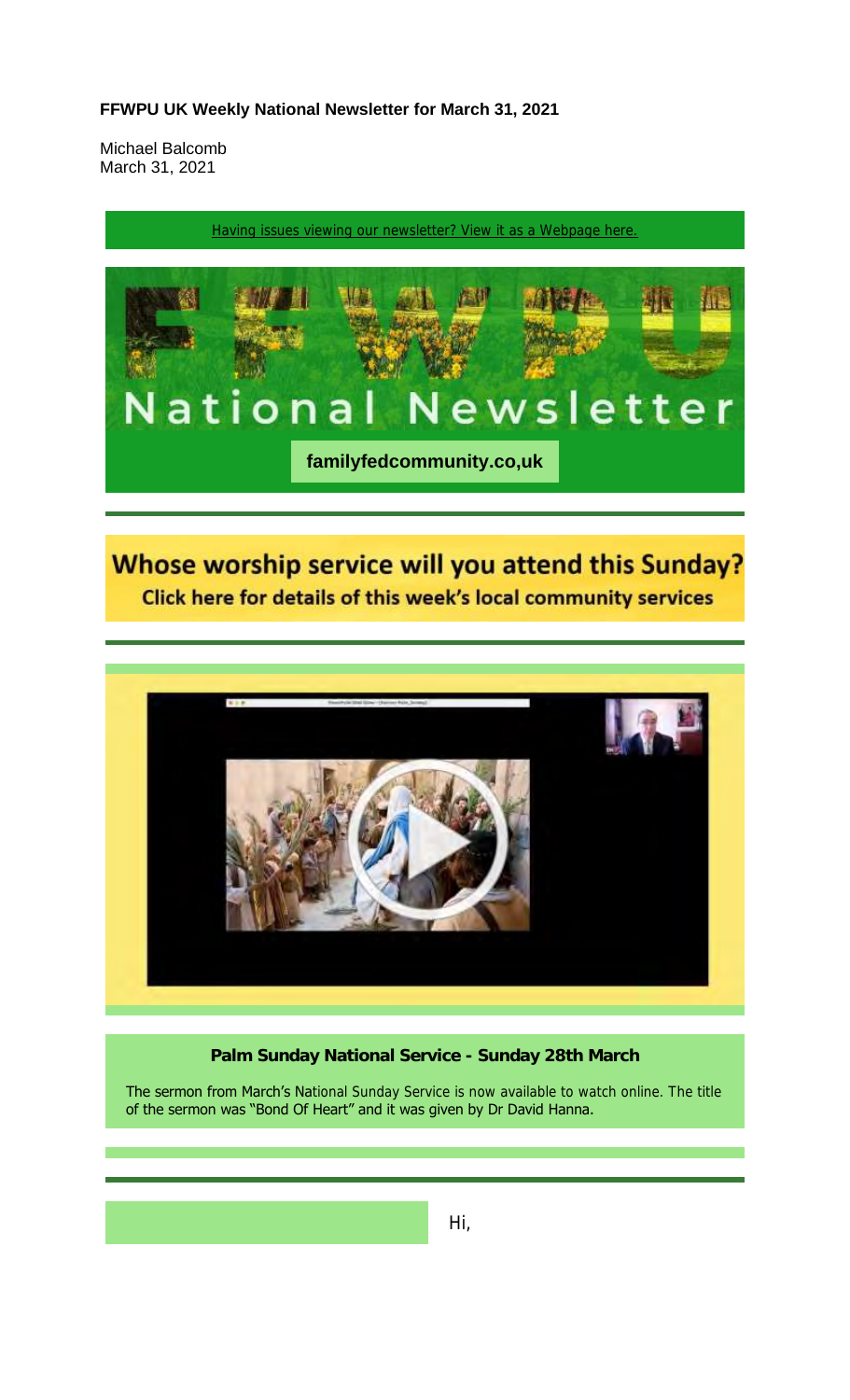**PRAYER CALL PRAYER®** Join the EUME region weekly prayer every Wednesday at 7pm UK time **here...**





**PROVIDENCE UPDATES** 

**HOON DOK HAE LA** 

Find out what's been happening across our EUME region **here...**

**iPeaceTV News** Catch up on the international news from iPeaceTV in Korea **here...**

**"Mother of Peace: A Memoir"** Discover the untold story of Hak Ja Han Moon, the North Korean village girl who is now known to millions as the Mother of Peace **here...**

In this week's newsletter:

**"My Heart Is So Filled After the HJ Youth Blessing Festival"** Live Broadcast: HPHC Peace Festival **"It Was the Night Before Easter in the Year I Turned Sixteen..."** Heavenly Tribal Messiahship Testimony Series: David Franklin **"In Memoriam" for Your Ascended Loved Ones** Meet the Team! **Reminder: Cosmic Blessing Application Deadline** UK Annual Report 2020: Order Form for Additional Copies **EUME Centenary Book: Deadline to Order Advance Copy is TODAY!** Featured Book: 'As A Peace-Loving Global Citizen'

Special Feature:

History of the Unification Movement in the United Kingdom - PART 5



#### **"My Heart Is So Filled After the HJ Youth Blessing Festival"**

On Saturday 27th March, youth and students from all around the globe gathered to celebrate the vision of the International Marriage Blessing.

**View More**

## **Live Broadcast: HPHC Peace Festival**

**Date:** Sunday 4th April at 2am BST

This festival offers a wonderful opportunity to share with guests and new contacts our understanding of God as our Heavenly Parent, and how we are to live, love, and follow God as our Heavenly Parent.

**View More**

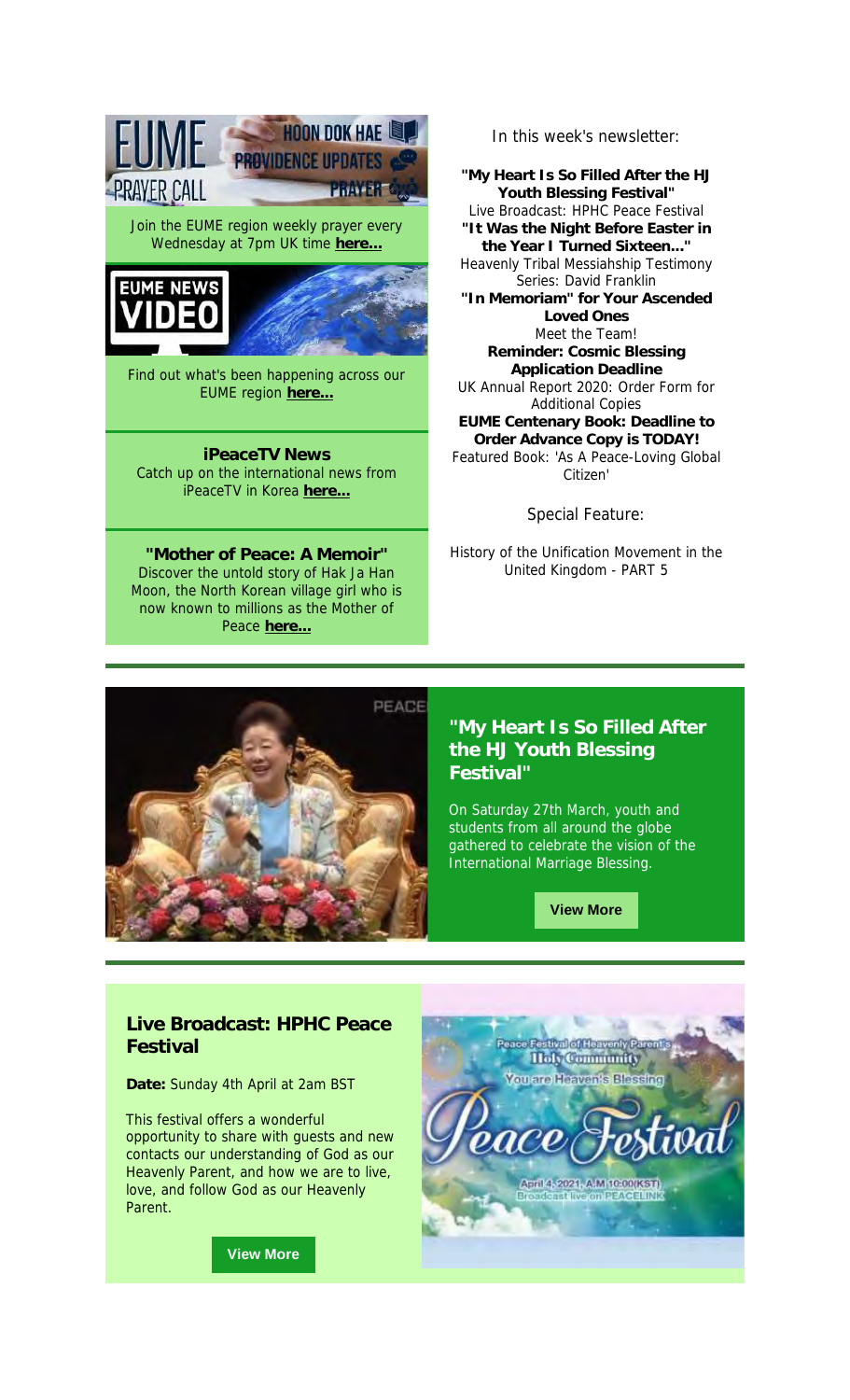

#### **"It Was the Night Before Easter in the Year I Turned**  Sixteen...

As we approach Easter, we are reminded of the time Jesus appeared to True Father on Easter Morning back in 1935. The fateful encounter led Rev. Sun Myung Moon on the path towards Heaven's Will.

**View More**

## **Heavenly Tribal Messiah Testimony Series: David Franklin**

In this second video of our Heavenly Tribal Messiahship series, we hear from David Franklin as he shares about his personal Heavenly Tribal Messiahship journey.

**Watch Here**



### **"In Memoriam" for Your Ascended Loved Ones**

Our bereaved blessed families are invited to fill out a **submission form** with a short bio and photos of ascended loved ones for the **In Memoriam section** of the Seonghwa Ministry webpage.

We are happy to announce that we are also developing a section of the FFWPU UK website for birth announcements and newly-blessed couples!

**View More**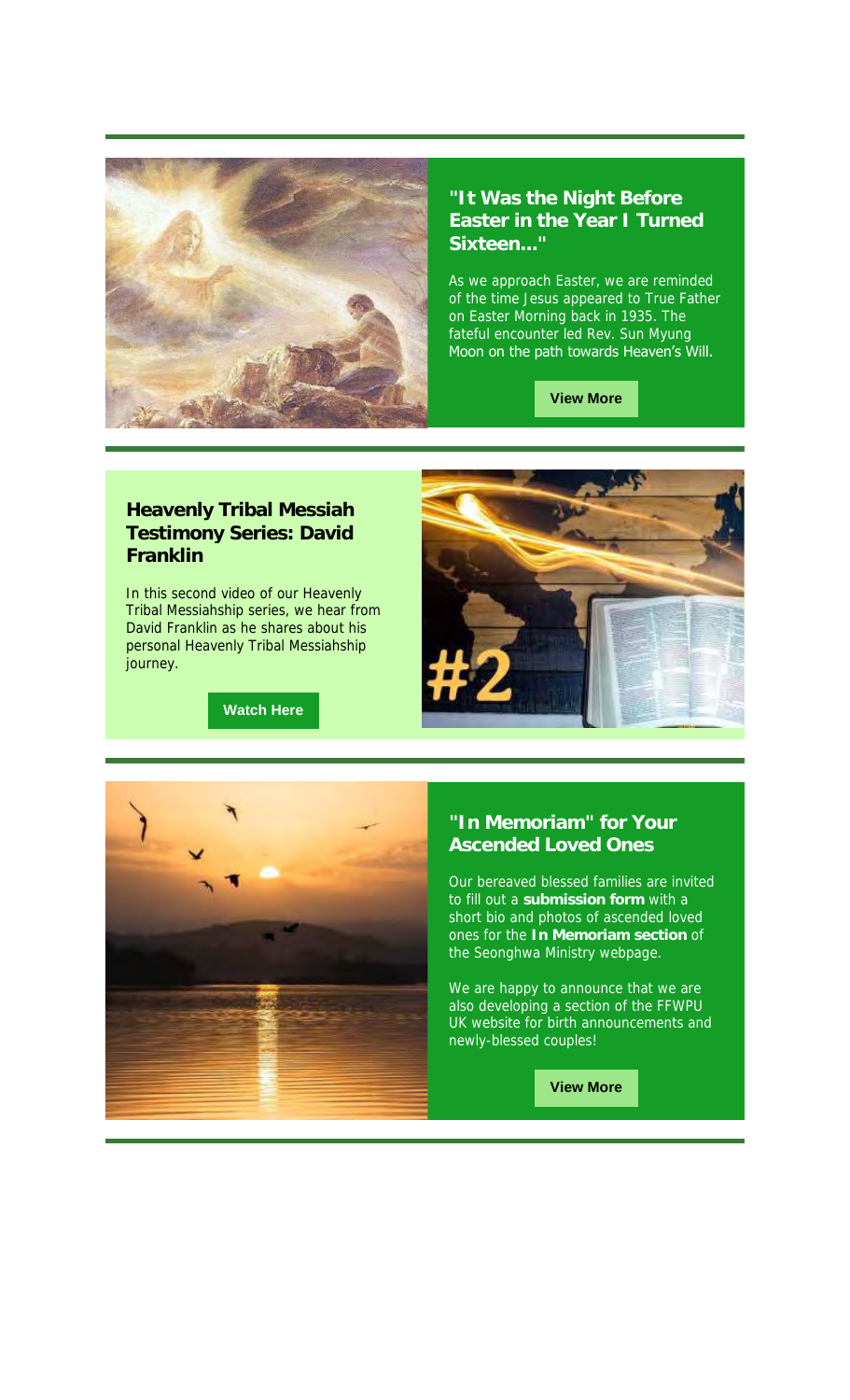#### **Meet the Team!**

Check out the most recent addition to the national website: the **Meet the Team** page, which is still in development, will feature photos of our community pastors, as well as the staff and leadership within our UK movement (coming soon!).

You can find the link to the Meet the Team page under the FFWPU header in the grey section at the very bottom of the website.

**View More**





#### **REMINDER: Cosmic Blessing Application Deadline**

The Cosmic Blessing Ceremony will be held on Sunday 25th April via live webcast in local churches approved by the BFD EUME (to be announced).

Those who wish to participate are kindly asked to **register online** by this coming Sunday 4th April.

**View More**

#### **UK Annual Report: Order Form for Additional Copies**

The FFWPU UK Annual Report has been distributed to members across the country and was recently reprinted due to popular demand. The reprint features newlyadded reports from IRFF UK and WAIT UK!

If you would like to purchase extra copies, please fill out the order form or send an email to: *comms@ ffwpu,org,uk* 

**Order Form**

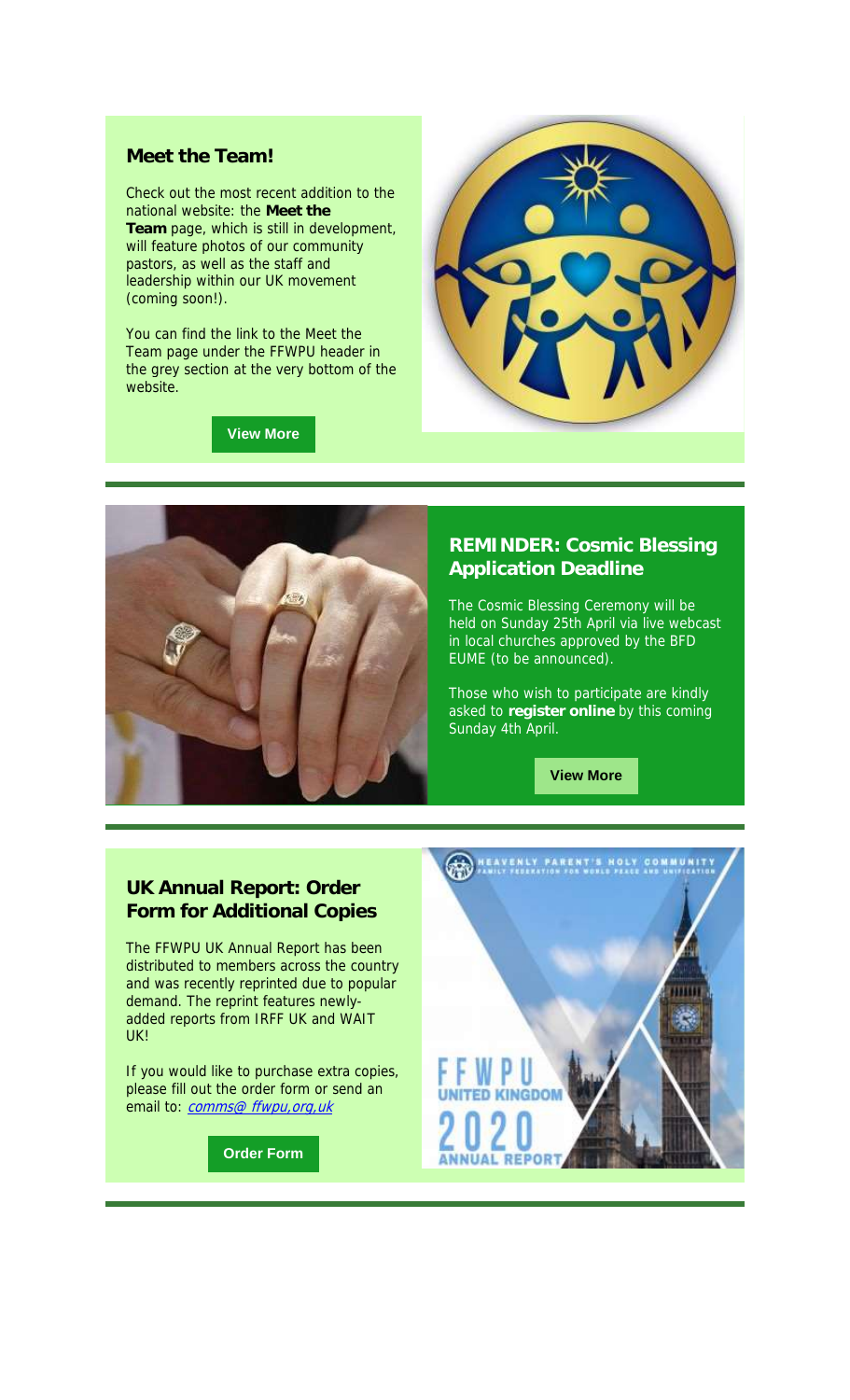

### **EUME Centenary Book: Deadline to Order Advance Copy is TODAY!**

Don't forget to order your advance copy of the new EUME publication - "Honouring the Parents of Peace: Europe and the Middle East celebrate". **The deadline is today!**

Order today for £35, a £10 saving off the list price of £45. Watch the promo **here...**

**View More**

#### **FEATURED BOOK: 'As A Peace-Loving Global Citizen'**

Part 5 Chapter 9 - read by Henry Masters:

**"Leaving Behind A Legacy of Love"**

The audiobook is now available for streaming through Spotify, Apple Podcasts and Google Podcasts, as read by the late Henry Masters.

**Listen Now**



Cheon II Guk Calendar & Diary 2021 - click here to order now  $\odot$ 

# **| History of the UK Movement |**

**9-part series reproduced from "Footprints of True Parents' Providence Volume 2 - Europe Region"**

**PART 5: The History of the Unification Movement in the UK**

"The History Of The Unification Church In The United Kingdom" document is part of a larger book that details the entire history of the Unification Movement in Europe. Originally presented to True Mother as a gift, it is now being made available to our wider membership.